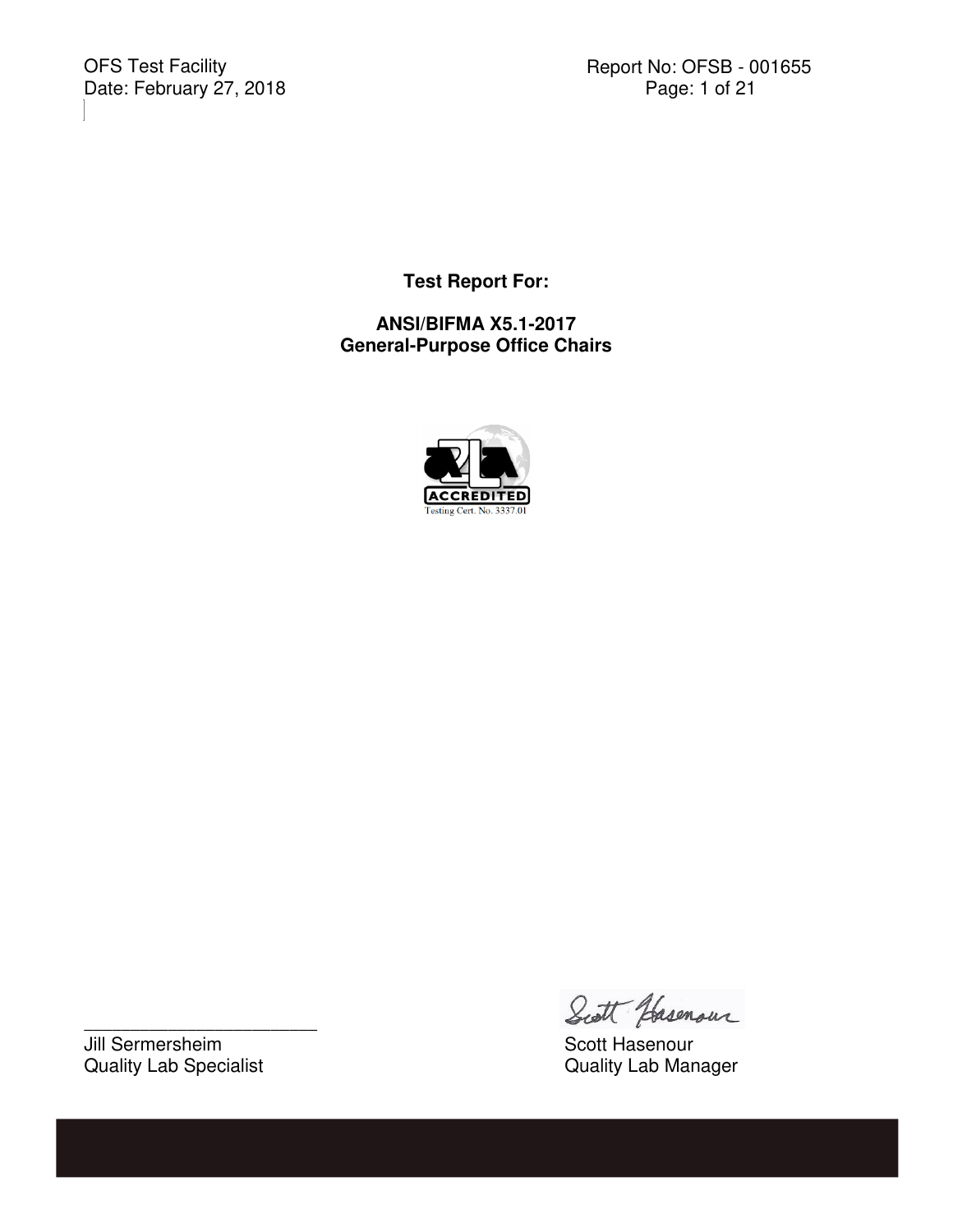OFS Test Facility Date: 2/27/2018

**Date Received: 1/9/2018 Date(s) Tested: 1/9/2018 – 2/26/2018**

### **Description of Test Samples:**

Model / Part Number: Condition of Item Sample: New Production

Sample 1: 5" Cylinder Sample 2: 5" Cylinder Sample 3: 5" Cylinder Sample 4: 4" Cylinder Sample 5: 4" Cylinder Sample 6: 4" Cylinder Sample 7: 5" Cylinder - New Mech Components Sample 8: 5" Cylinder - New Mech Components Sample 9: 5" Cylinder - New Mech Components Sample 10: 5" Cylinder - Aluminum Base

Lab Technician(s): Derek Libbert

## **Work Requested / Applicable Documents:**

Determine if the submitted test samples meet the acceptance level criteria of the applicable test standard(s):

#### **ANSI / BIFMA X5.1-2017 General-Purpose Office Chairs**

| Test No. | <b>Test Description</b>                         | Sample No. | <b>Results</b> |
|----------|-------------------------------------------------|------------|----------------|
| 5.0      | Backrest Strength Test - Static - Type I and II |            | Passed         |
| 7.0      | Drop Test - Dynamic                             | 1, 8b, 10a | Passed         |
| 8.0      | Swivel Test - Cyclic                            |            | Passed         |
| 9.0      | Tilt Mechanism Test - Cyclic                    |            | Passed         |
| 10.0     | Seating Durability Test - Cyclic                | 4.9        | Passed         |
| 11.0     | <b>Stability Test</b>                           |            | Passed         |
| 12.0     | Arm Strength Test - Horizontal - Static         | 6          | Passed         |
| 13.0     | Backrest Durability Test - Cyclic - Type I      | 6          | Passed         |
| 14.0     | Backrest Durability Test - Cyclic - Type I      | 2          | Passed         |
| 16.0     | Caster/Chair Base Durability Test - Cyclic      | З          | Passed         |
| 20.0     | Arm Durability Test - Cyclic                    | 6          | Passed         |

#### **ANSI / BIFMA X5.1-2011 General-Purpose Office Chairs**

| Fest No. | <b>Description</b> | ≅No.          | -              |
|----------|--------------------|---------------|----------------|
|          | ⊥est P             | <b>Sample</b> | <b>Results</b> |
| 7.0      | ™est               | ∣0b           | -              |
|          | Base               | о.            | Passed         |

### **Conclusion:**

The submitted sample(s) met the acceptance criteria of the tests listed above.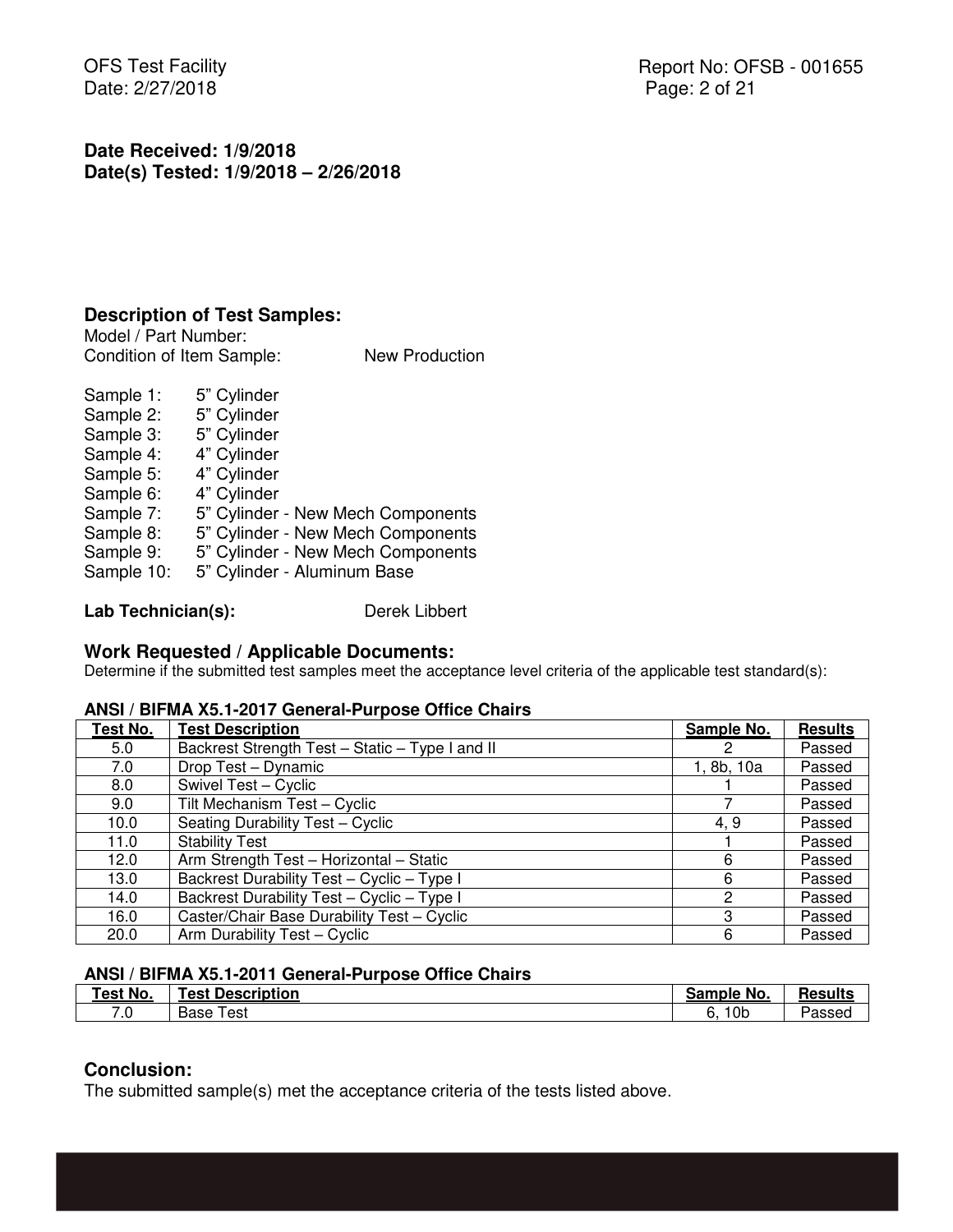Report No: OFSB - 001655 Page: 3 of 21

## **1. Backrest Strength Test – Static – Type I and II:**

Testing was performed per ANSI/BIFMA X5.1 – 2017, Section 5.

#### **Notes:**

- Temperature / Humidity:  $67^{\circ}F$  / 40 RH%.
- Tilt tension: Midpoint.
- Tilt lock: Disengaged.
- Chair height: Midpoint.
- Loads were applied at a 70 degree angle to the backrest at its fully tilted position, centered 16 inches above the seat.
- Functional load: 150 lbs. for 1 minute.
- Proof load: 225 lbs. for 1 minute.
- See Photo 1 for set up.



| Specimen | Load (lbs., | --<br>l ime (sec.) | Observation                                                  |
|----------|-------------|--------------------|--------------------------------------------------------------|
|          | 150         | 60                 | No loss of serviceability.                                   |
|          | 225         | 60                 | No sudden and major change in structural integrity of chair. |

#### **Acceptance Level:**

Functional Load: There shall be no loss of serviceability to the chair.

Proof Load: There shall be no sudden and major change in the structural integrity of the chair. Loss of serviceability is acceptable.

| Equipment:   Test Machine (TM-008.4), Tape Measure (TD-002), CMD (TD-006), Stop Watch (TD- |
|--------------------------------------------------------------------------------------------|
| 008.11), Digital Level (TD-021)                                                            |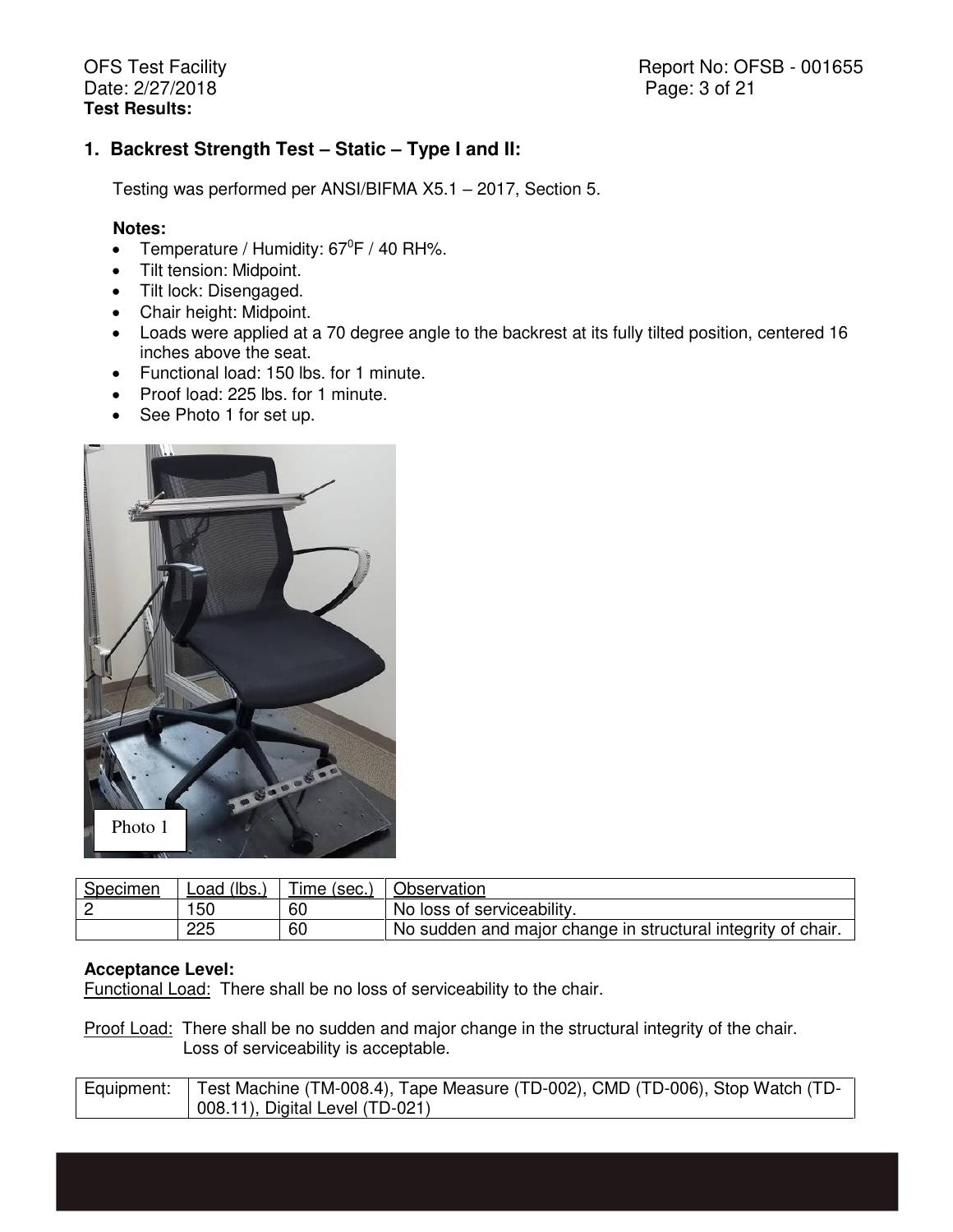Report No: OFSB - 001655 Page: 4 of 21

## **2. Drop Test – Dynamic:**

Testing was performed per ANSI/BIFMA X5.1 – 2017, Section 7.

#### **Notes:**

- Temperature / Humidity:  $68^{\circ}F$  / 39 RH%.
- Tilt tension: Midpoint.
- Load dropped from a height of 6 inches through a 16 inch diameter bag.
- Functional load: 225 lbs.
- Proof load: 300 lbs.
- See Photos 2 & 3 for set up.



| Specimen | <b>Chair Height</b> | Load (lbs.) | Observation                                                  |
|----------|---------------------|-------------|--------------------------------------------------------------|
|          | Maximum             | 225         | No loss of serviceability.                                   |
|          | Maximum             | 300         | No sudden and major change in structural integrity of chair. |
|          | Minimum             | 225         | No loss of serviceability.                                   |
|          | <b>Minimum</b>      | 300         | No sudden and major change in structural integrity of chair. |

#### **Acceptance Level:**

Functional Load: There shall be no loss of serviceability to the chair.

Proof Load: There shall be no sudden and major change in the structural integrity of the chair. Loss of serviceability is acceptable.

Equipment: Tape Measure (TD-002), Weight Bags (WB25)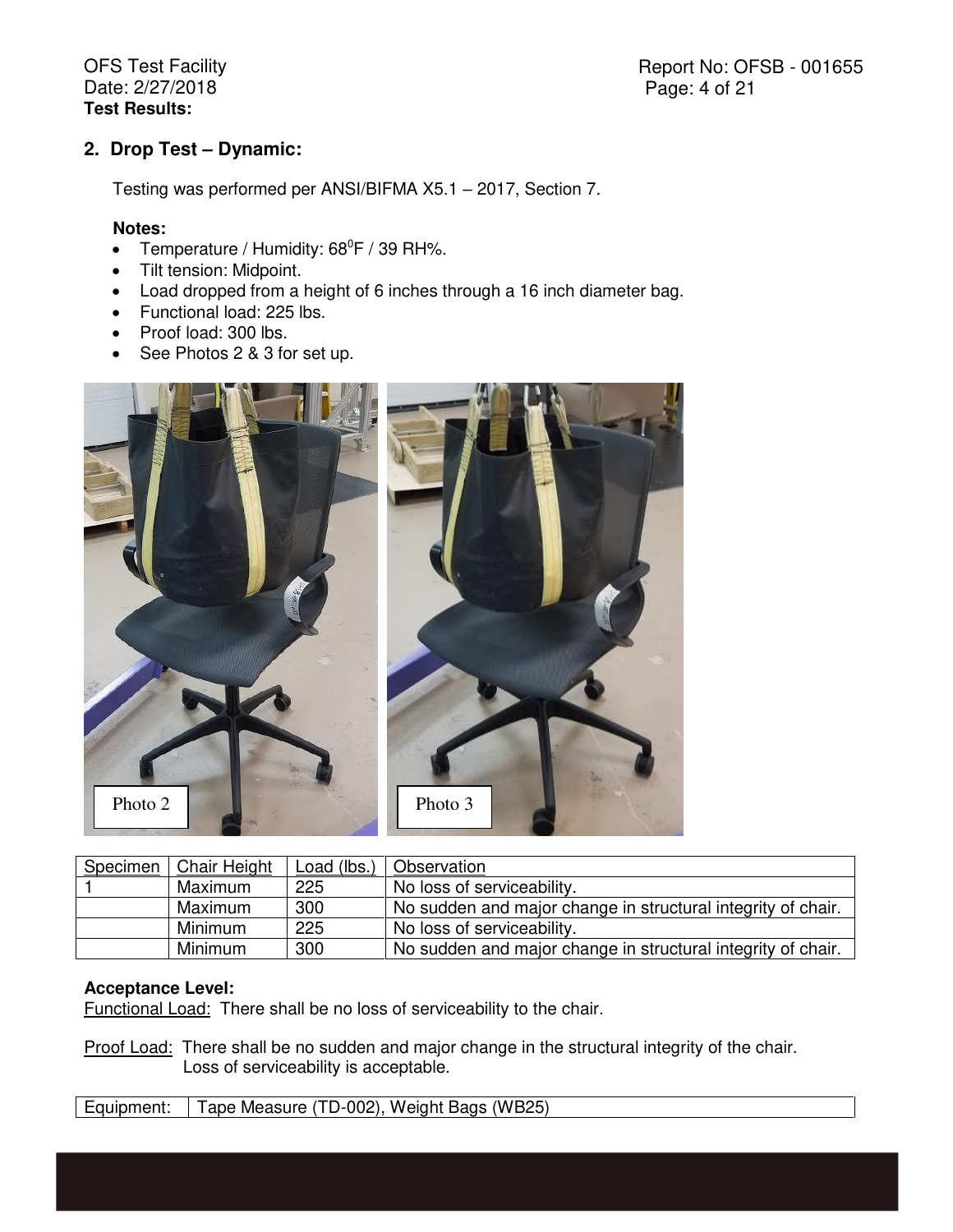Report No: OFSB - 001655 Page: 5 of 21

### **3. Drop Test – Dynamic:**

Testing was performed per ANSI/BIFMA X5.1 – 2017, Section 7.

#### **Notes:**

- Temperature / Humidity:  $70^{\circ}$ F / 39 RH%.
- Tilt tension: Midpoint.
- Load dropped from a height of 6 inches through a 16 inch diameter bag.
- Functional load: 225 lbs.
- Proof load: 300 lbs.
- See Photos 4 & 5 for set up.



| Specimen       | Chair Height | Load (lbs.) | Observation                                                  |
|----------------|--------------|-------------|--------------------------------------------------------------|
| 8 <sub>b</sub> | Maximum      | 225         | No loss of serviceability.                                   |
|                | Maximum      | 300         | No sudden and major change in structural integrity of chair. |
|                | Minimum      | 225         | No loss of serviceability.                                   |
|                | Minimum      | 300         | No sudden and major change in structural integrity of chair. |

### **Acceptance Level:**

Functional Load: There shall be no loss of serviceability to the chair.

Proof Load: There shall be no sudden and major change in the structural integrity of the chair. Loss of serviceability is acceptable.

Equipment: | Tape Measure (TD-002), Weight Bags (WB25)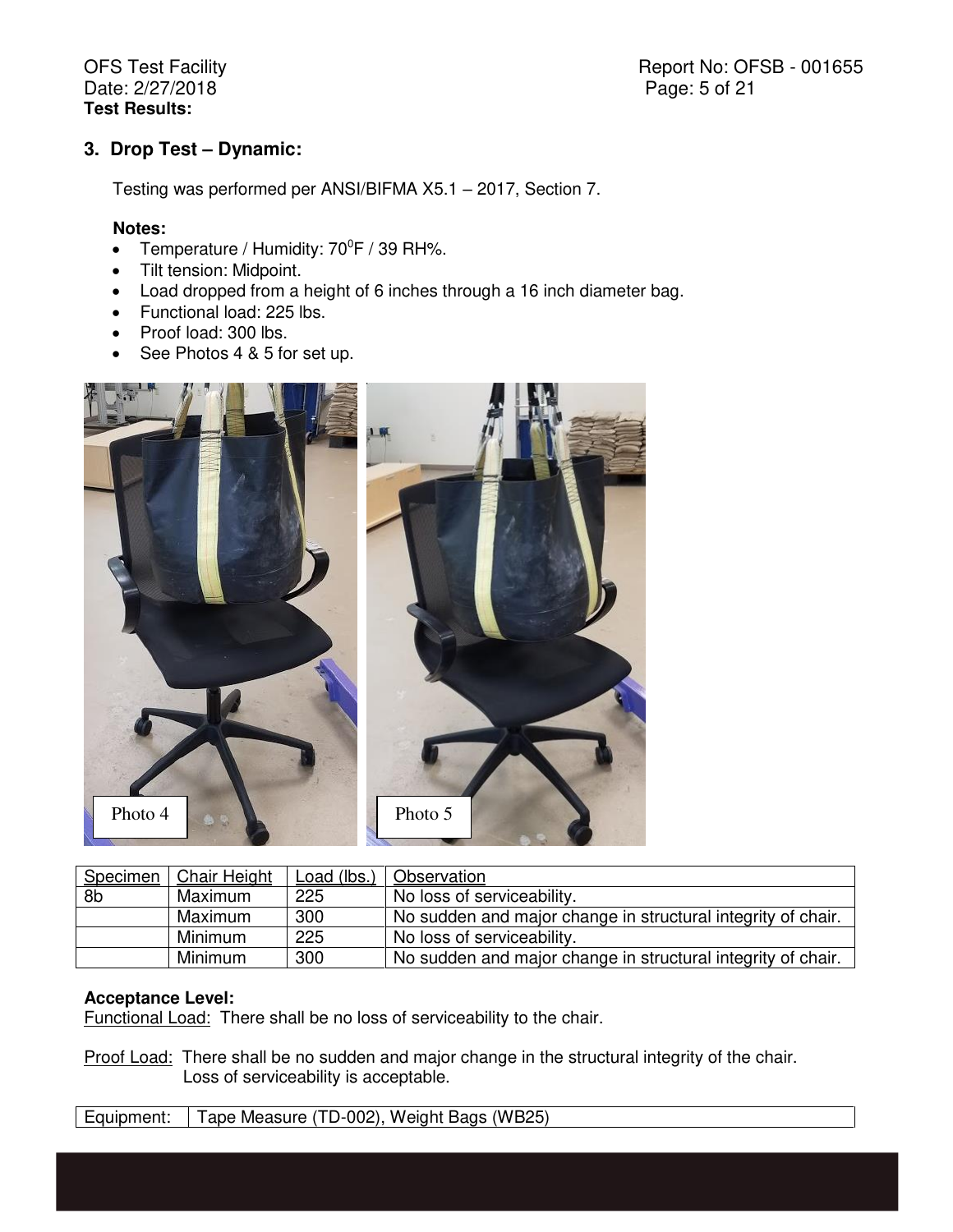Report No: OFSB - 001655 Page: 6 of 21

## **4. Drop Test – Dynamic:**

Testing was performed per ANSI/BIFMA X5.1 – 2017, Section 7.

#### **Notes:**

- Temperature / Humidity:  $69^{\circ}F$  / 42 RH%.
- Tilt tension: Midpoint.
- Load dropped from a height of 6 inches through a 16 inch diameter bag.
- Functional load: 225 lbs.
- Proof load: 300 lbs.
- See Photos 6 & 7 for set up.



| Specimen | <b>Chair Height</b> | Load (lbs.) | Observation                                                  |
|----------|---------------------|-------------|--------------------------------------------------------------|
| 10a      | Maximum             | 225         | No loss of serviceability.                                   |
|          | Maximum             | 300         | No sudden and major change in structural integrity of chair. |
|          | Minimum             | 225         | No loss of serviceability.                                   |
|          | Minimum             | 300         | No sudden and major change in structural integrity of chair. |

## **Acceptance Level:**

Functional Load: There shall be no loss of serviceability to the chair.

Proof Load: There shall be no sudden and major change in the structural integrity of the chair. Loss of serviceability is acceptable.

| Equipment: | Tape Measure (TD-002), Weight Bags (WB25) |
|------------|-------------------------------------------|
|------------|-------------------------------------------|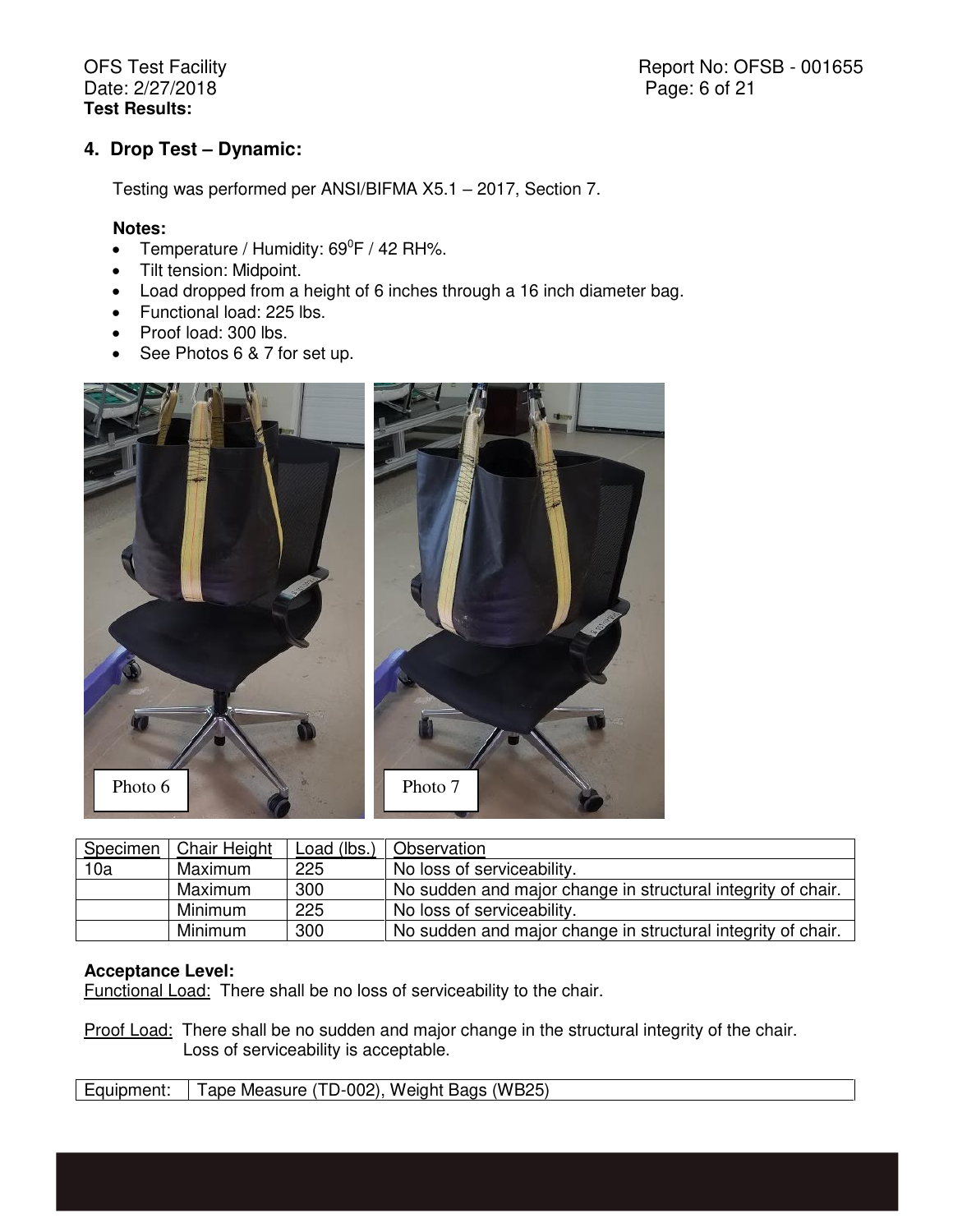Report No: OFSB - 001655 Page: 7 of 21

# **5. Swivel Test – Cyclic:**

Testing was performed per ANSI/BIFMA X5.1 – 2017, Section 8.

#### **Notes:**

- Temperature / Humidity:  $68 71^\circ$ F / 38 52 RH%.
- Tilt tension: Midpoint.
- The base was cycled 360 degrees with 270 lbs. loaded on the seat, 2 inches in front of the spindle. The chair was cycled in both the maximum and minimum seat height settings.
- Test rate: 13 cpm.
- See Photos 8 & 9 for set up.



| <b>Specimen</b> | <b>Chair Height</b> | <b>Cycles</b> | Observation                            |
|-----------------|---------------------|---------------|----------------------------------------|
|                 | Maximum             |               | Test began at the highest position.    |
|                 |                     | 60,000        | No loss of serviceability.             |
|                 | Minimum             | 60,000        | Test continued at the lowest position. |
|                 |                     | 120,000       | No loss of serviceability.             |

**Acceptance Level:** There shall be no loss of serviceability to the chair.

| Equipment: Test Machine (TM-001), Tape Measure (TD-002), Stop Watch (TD-008.10), Weight |
|-----------------------------------------------------------------------------------------|
| Bags (WB10, WB50)                                                                       |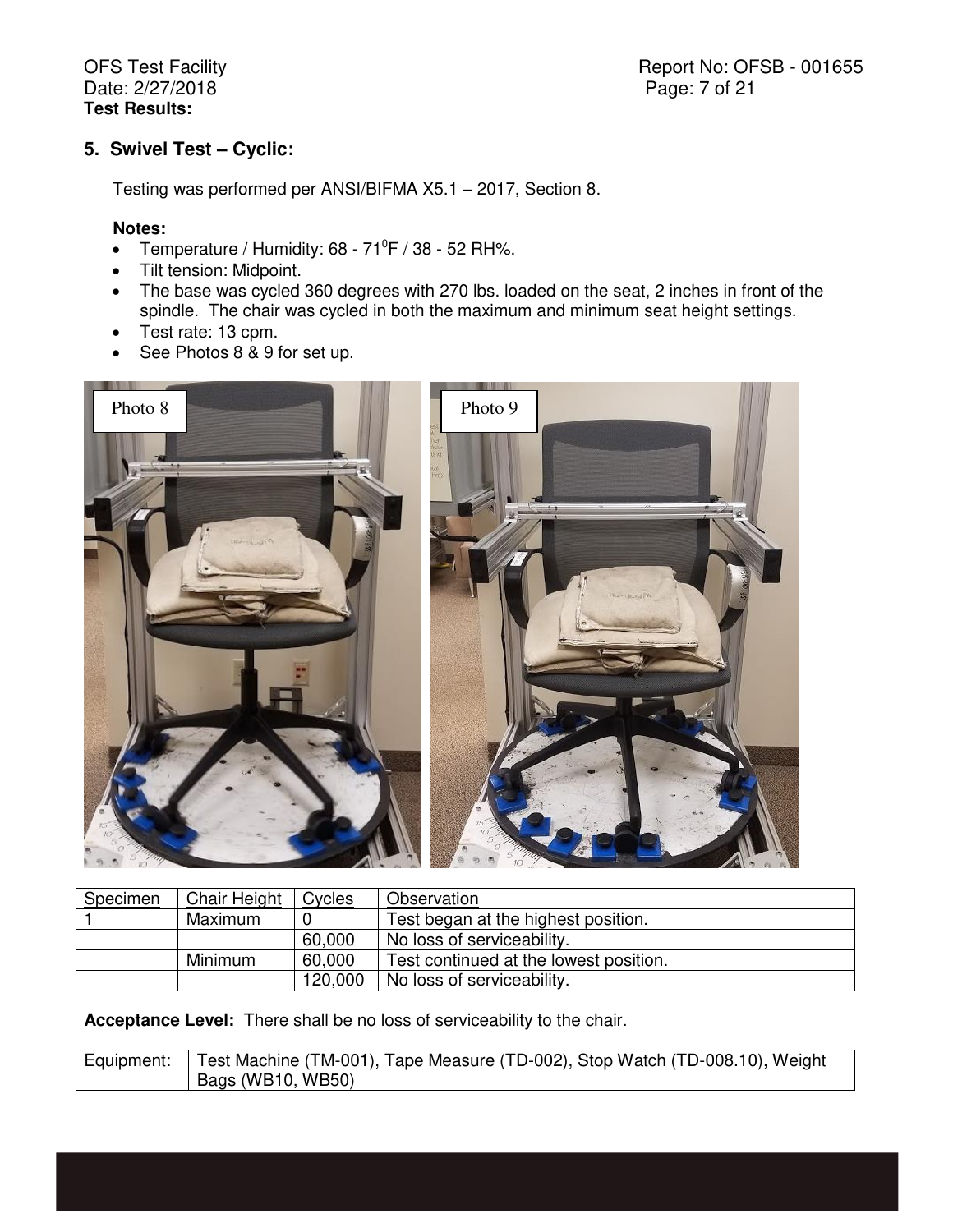Report No: OFSB - 001655 Page: 8 of 21

# **6. Tilt Mechanism Test – Cyclic:**

Testing was performed per ANSI/BIFMA X5.1 – 2017, Section 9.

#### **Notes:**

- Temperature / Humidity:  $68 70^{\circ}F$  / 37 52 RH%.
- Tilt tension: Midpoint.
- Chair height: Midpoint.
- The tilt mechanism was cycled from all the way forward to all the way rearward and back while 240 lbs. was resting in the seat.
- $\bullet$  Test rate: 19 20 cpm.
- See Photo 10 for set up.



| Specimen | Load (lbs., | Observation                                                 |
|----------|-------------|-------------------------------------------------------------|
|          |             | Test began.                                                 |
|          | 300,000     | No loss of serviceability, tilt mechanism still functional. |

**Acceptance Level:** There shall be no loss of serviceability to the tilt mechanism.

| Equipment:   Test Machine (TM-011.2), Tape Measure (TD-002), Stop Watch (TD-008.11), Digital |
|----------------------------------------------------------------------------------------------|
| Level (TD-021), Weight Bags (WB05, WB10, WB25, WB50)                                         |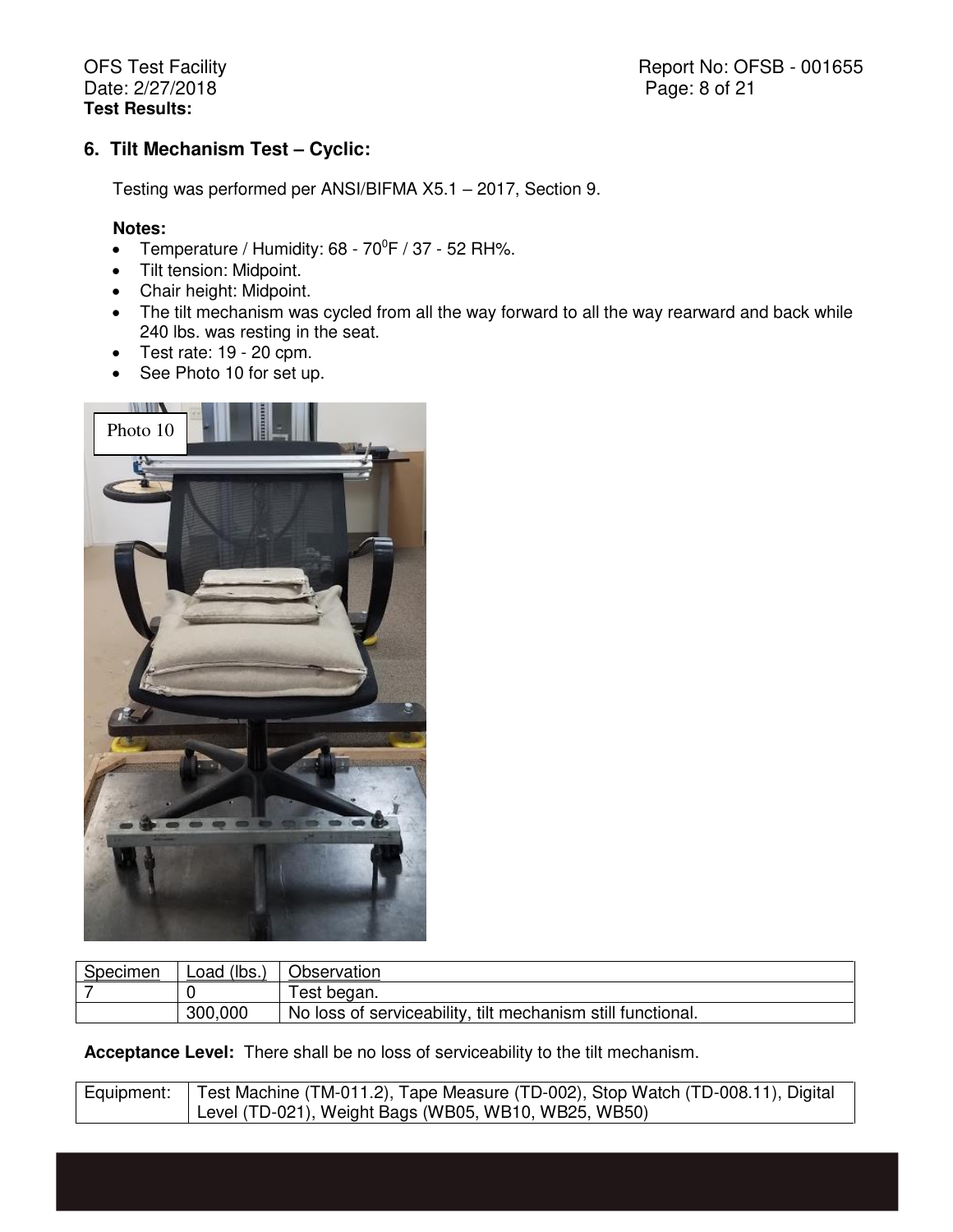Report No: OFSB - 001655 Page: 9 of 21

## **7. Seating Durability Tests – Cyclic – Center Impact:**

Testing was performed per ANSI/BIFMA X5.1 – 2017, Section 10.3.

#### **Notes:**

- Temperature / Humidity:  $68 71^{\circ}F$  /  $38 52$  RH%.
- A 125 lb. load was dropped through a 16 in. diameter bag from 1.4 in. above uncompressed seat surface. The bag was placed 0.5 inches forward the backrest and centered side to side.
- $\bullet$  Test rate: 24 27 cpm.
- See Photo 11 for set up.



| Specimen | (lbs.)<br>Load | <b>Sycles</b> | Observation                         |  |
|----------|----------------|---------------|-------------------------------------|--|
|          | 125<br>تے      |               | lest began.                         |  |
|          | 125            | 100,000       | f serviceability.<br>No.<br>loss of |  |

**Acceptance Level:** There shall be no loss of serviceability to the chair after completion of both the impact and load-ease tests. If applicable, the chair base (center structure) shall not touch the test platform as a result of the impact loads.

Equipment: Test Machine (TM-004), Tape Measure (TD-002), Stop Watch (TD-008.13)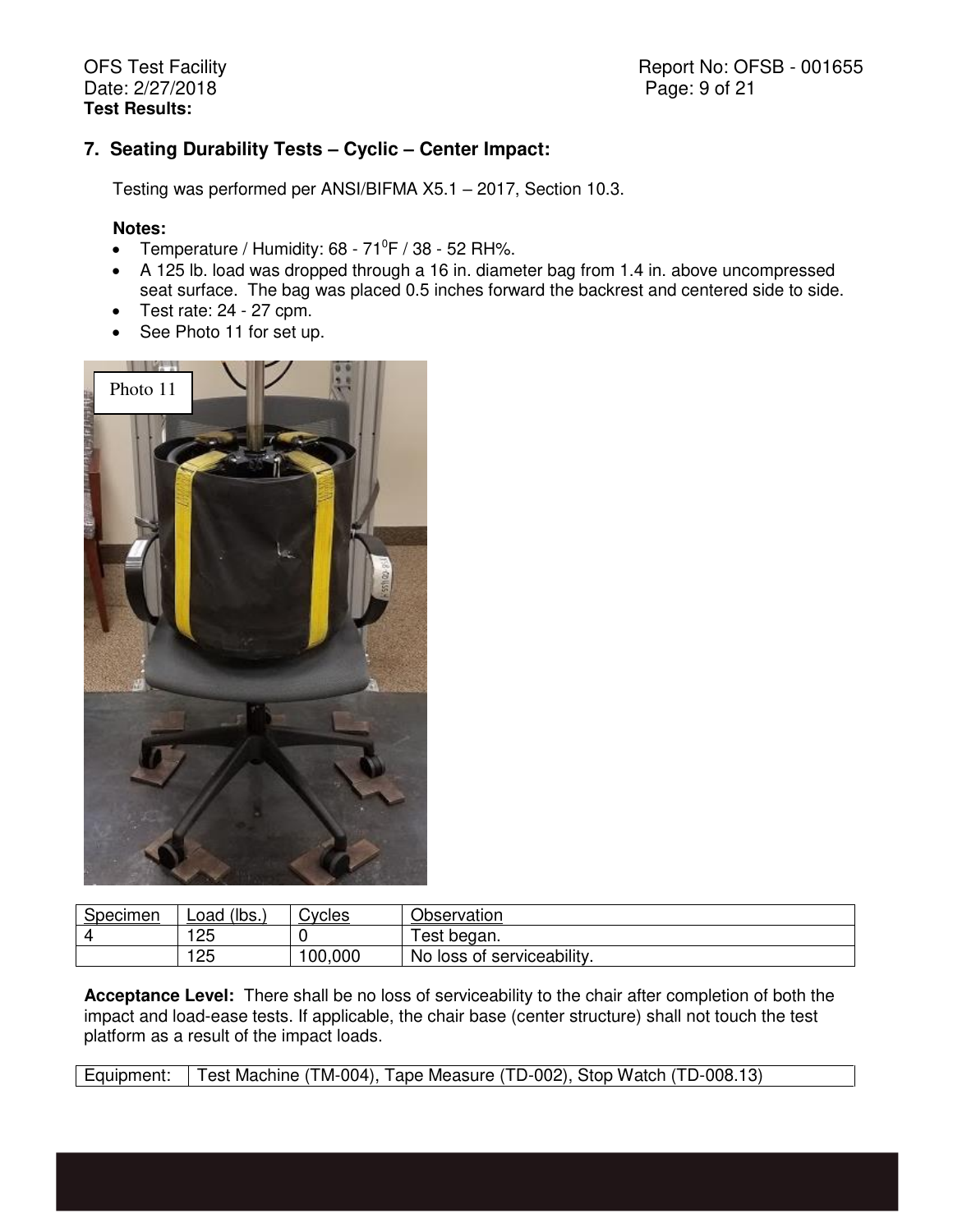# **8. Seating Durability Tests – Cyclic – Front Corner Load Ease:**

Testing was performed per ANSI/BIFMA X5.1 – 2017, Section 10.4.

### **Notes:**

- Temperature / Humidity:  $70 71^\circ$ F / 38 42 RH%.
- Two 200 lb. loads were applied alternately through 8 inch load pads positioned at the front corners of the seat, flush with the load bearing surface to the front and sides.
- $\bullet$  Test rate: 11 12 cpm.
- See Photo 12 for set up.



| Specimen | (lbs.)<br>Load | ;∨cles | Observation                   |  |
|----------|----------------|--------|-------------------------------|--|
|          | 200            |        | 'est began.                   |  |
|          | 200            | 20,000 | loss of serviceability.<br>No |  |

**Acceptance Level:** There shall be no loss of serviceability to the chair after completion of both the impact and load-ease tests. If applicable, the chair base (center structure) shall not touch the test platform as a result of the impact loads.

| Equipment:   Test Machine (TM-012.1 & TM-012.2), Tape Measure (TD-002), Stop Watch (TD- |  |
|-----------------------------------------------------------------------------------------|--|
| 008.10                                                                                  |  |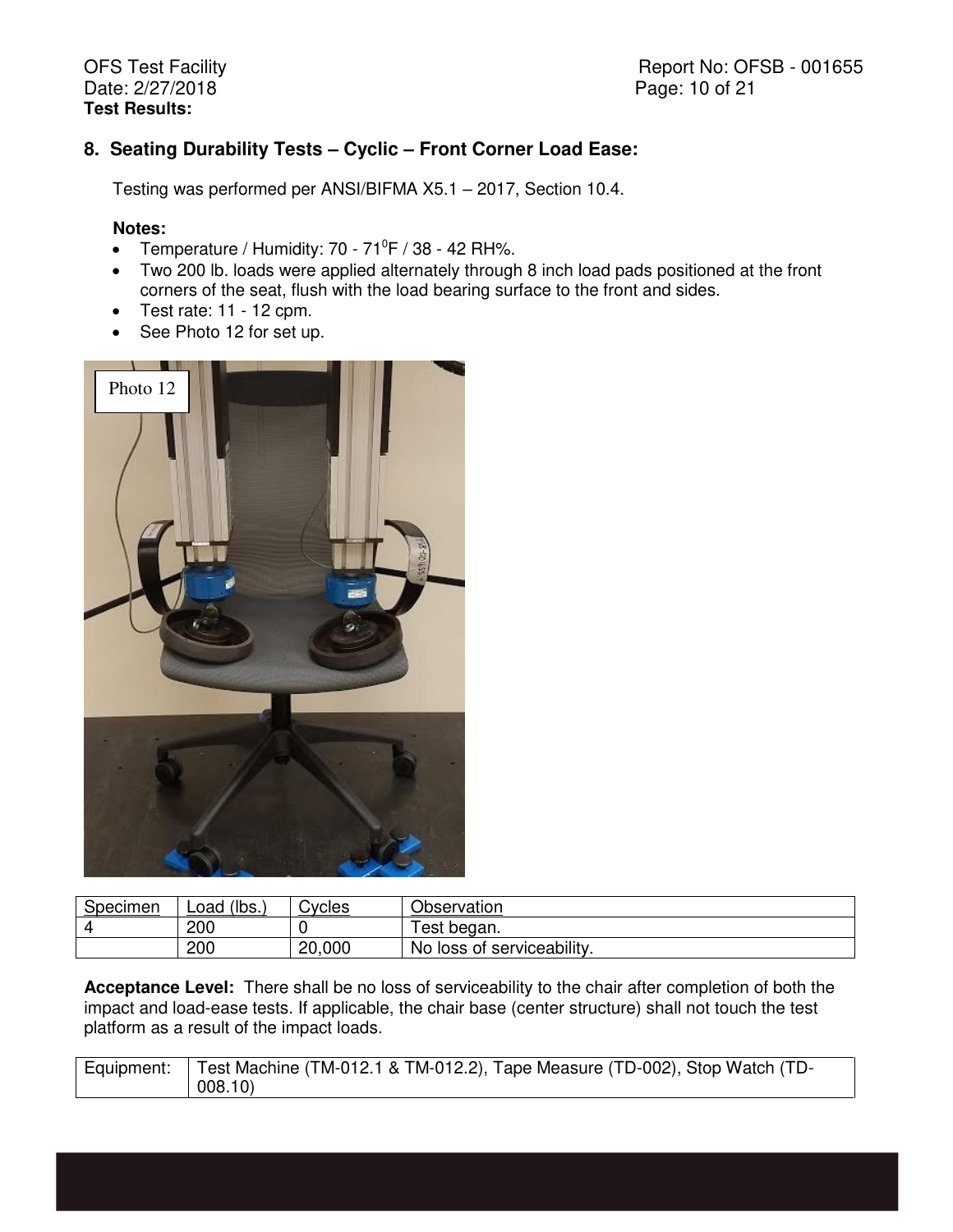Report No: OFSB - 001655 Page: 11 of 21

## **9. Seating Durability Tests – Cyclic – Center Impact:**

Testing was performed per ANSI/BIFMA X5.1 – 2017, Section 10.3.

#### **Notes:**

- Temperature / Humidity:  $69 70^{\circ}F$  / 37 52 RH%.
- A 125 lb. load was dropped through a 16 in. diameter bag from 1.4 in. above uncompressed seat surface. The bag was placed 0.5 inches forward the backrest and centered side to side.
- $\bullet$  Test rate: 22 24 cpm.
- See Photo 13 for set up.



| Specimen | $^{\prime}$ (lbs.,<br>Load | .vcles | Observation                    |
|----------|----------------------------|--------|--------------------------------|
|          | つに<br>2J                   |        | Test began.                    |
|          | 25                         | 00,000 | loss of serviceability.<br>No. |

**Acceptance Level:** There shall be no loss of serviceability to the chair after completion of both the impact and load-ease tests. If applicable, the chair base (center structure) shall not touch the test platform as a result of the impact loads.

Equipment: Test Machine (TM-004), Tape Measure (TD-002), Stop Watch (TD-008.13)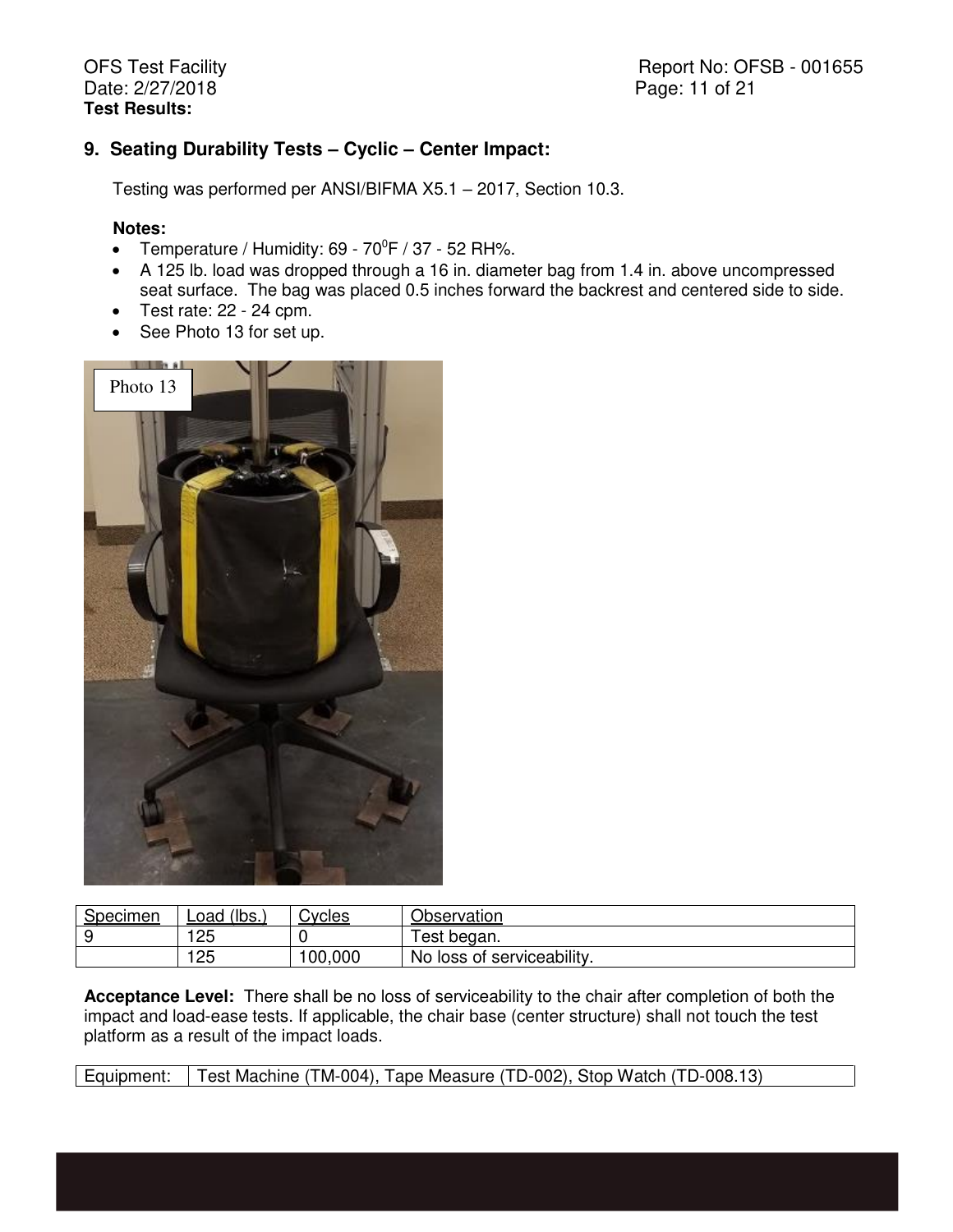Report No: OFSB - 001655 Page: 12 of 21

# **10. Seating Durability Tests – Cyclic – Front Corner Load Ease:**

Testing was performed per ANSI/BIFMA X5.1 – 2017, Section 10.4.

#### **Notes:**

- Temperature / Humidity:  $69^{\circ}F$  / 41 43 RH%.
- Two 200 lb. loads were applied alternately through 8 inch load pads positioned at the front corners of the seat, flush with the load bearing surface to the front and sides.
- $\bullet$  Test rate: 18 19 cpm.
- See Photo 14 for set up.



| <b>Specimen</b> | $\cdot$ (lbs.,<br>Load | <b>Contract Control</b> | Observation                |  |
|-----------------|------------------------|-------------------------|----------------------------|--|
|                 | 200                    |                         | <sup>⊺</sup> est began.    |  |
|                 | 200                    | 20,000                  | No loss of serviceability. |  |

**Acceptance Level:** There shall be no loss of serviceability to the chair after completion of both the impact and load-ease tests. If applicable, the chair base (center structure) shall not touch the test platform as a result of the impact loads.

| Equipment:   Test Machine (TM-012.1 & TM-012.2), Tape Measure (TD-002), Stop Watch (TD- |
|-----------------------------------------------------------------------------------------|
| 008.10                                                                                  |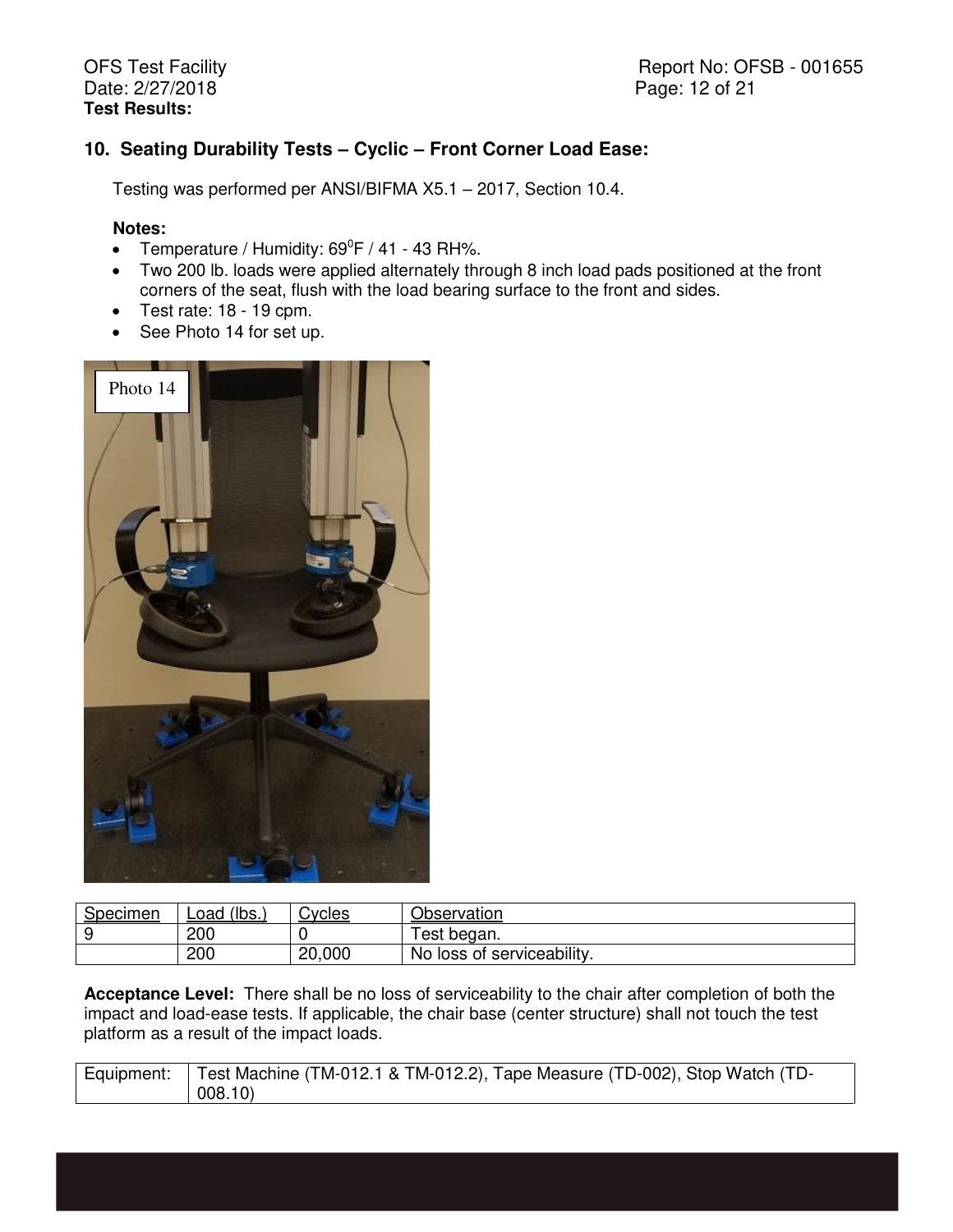Report No: OFSB - 001655 Page: 13 of 21

# **11. Stability Test – Rear Stability:**

Testing was performed per ANSI/BIFMA X5.1 – 2017, Section 11.

#### **Notes:**

- Temperature / Humidity:  $68^{\circ}F$  / 40 RH%.
- Type III rear stability performed with 6 discs in seat, force applied to front of top disc, tilt lock fully engaged in upright position.
- Type III rear stability force: 1.1 (47 H). The load shall not be less than 20.9 lbs.
- Type I rear stability performed with 13 discs in seat, tilt lock disengaged.
- Seat height  $(H)$ : 23.75 inches.
- See Photos 15 & 16 for set up.



| Specimen | Direction     | Required    | Achieved     | Observation                 |
|----------|---------------|-------------|--------------|-----------------------------|
|          |               | Force (lbs. | Force (lbs.) |                             |
|          | Rear Type III | 25.9        | 25.9         | The chair did not tip over. |
|          | Rear Type I   | <b>NA</b>   | <b>NA</b>    | The chair did not tip over. |

**Acceptance Level:** The chair shall not tip over.

| Equipment: Tape Measure (TD-002), Support Fixture (TD-010), Force Gauge (TD-011), Stability |
|---------------------------------------------------------------------------------------------|
| Disks (TD-013), Digital Level (TD-021)                                                      |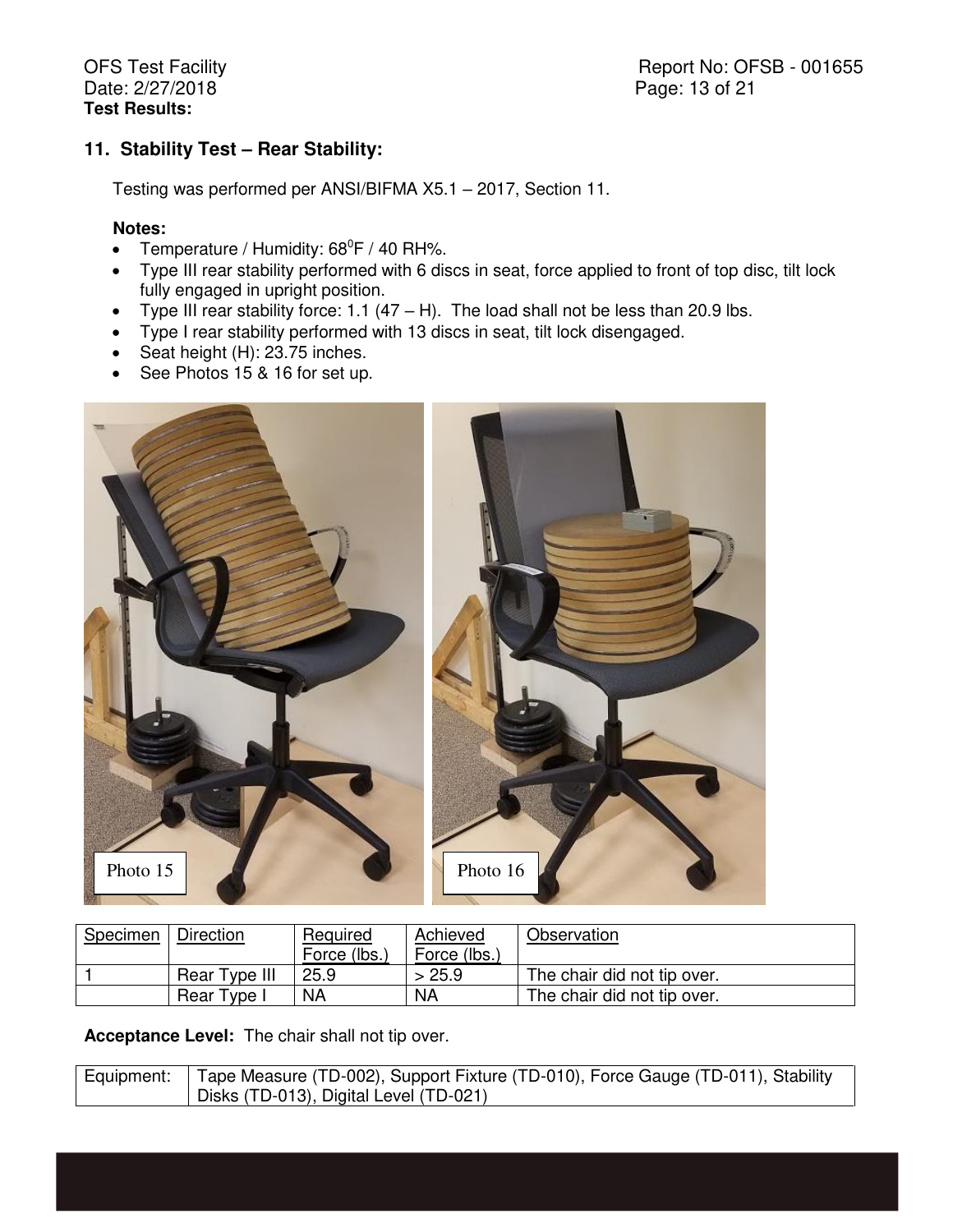Report No: OFSB - 001655 Page: 14 of 21

# **12. Stability Test – Front Stability:**

Testing was performed per ANSI/BIFMA X5.1 – 2017, Section 11.

#### **Notes:**

- Temperature / Humidity:  $68^{\circ}F$  / 40 RH%.
- Vertical force: 135 lbs. was hung 2.4 in. back from the front of the seat pan.
- Horizontal force: 4.5 lbs. level with seat pan.
- See Photo 17 for set up.



| Specimen | <b>Direction</b> | Required       | Achieved        | Observation                 |
|----------|------------------|----------------|-----------------|-----------------------------|
|          |                  | (lbs.<br>Force | (lbs.,<br>Force |                             |
|          | Front            | ث.4            | ــ 4            | The chair did not tip over. |

**Acceptance Level:** The chair shall not tip over as the result of the (4.5 lb.) force application.

| Equipment: | Tape Measure (TD-002), Force Gauge (TD-011), Weight Scale (TD-020), Digital |
|------------|-----------------------------------------------------------------------------|
|            | Level (TD-021)                                                              |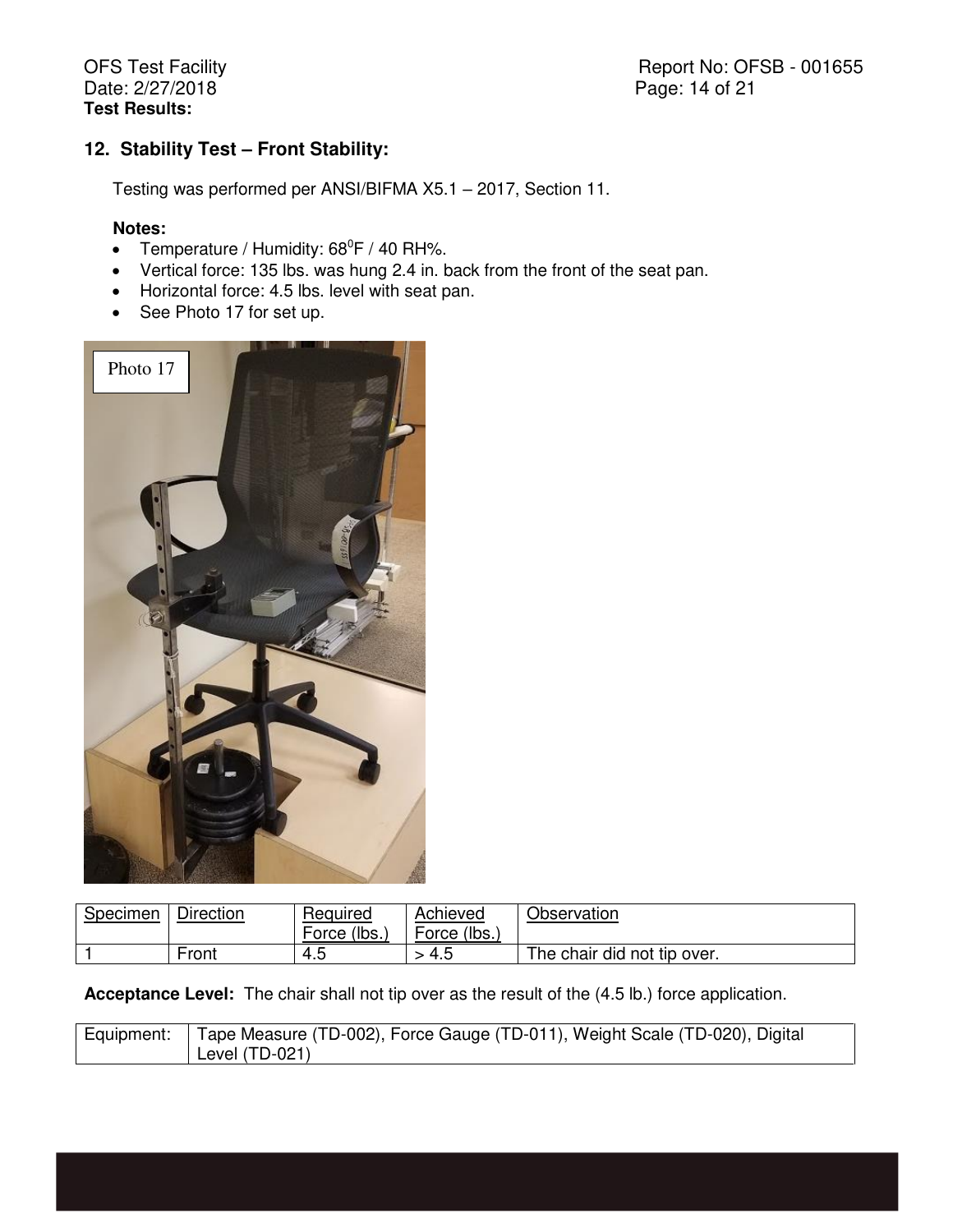Report No: OFSB - 001655 Page: 15 of 21

## **13. Arm Strength Test – Vertical – Static:**

Testing was performed per ANSI/BIFMA X5.1 – 2017, Section 12.

#### **Notes:**

- Temperature / Humidity:  $71^{\circ}F$  / 38 RH%.
- Loads were applied using a 5 inch adapter positioned at the weakest position of the armrest.
- Functional load: 169 lbs. held for 1 minute.
- Proof load: 253 lbs. held for 15 seconds.
- See Photo 18 for set up.



| Specimen | $^{\prime}$ (lbs.,<br>Load | Ime (sec.) | Observation                              |  |
|----------|----------------------------|------------|------------------------------------------|--|
|          | 69                         | 60         | No loss of serviceability.               |  |
|          | つらつ<br>دت∠                 | ر .        | No sudden and major change to the chair. |  |

#### **Acceptance Level:**

Functional Load: There shall be no loss of serviceability. For a height adjustable arm, failure to hold its height adjustment position to within 6 mm (0.25 in.) from its original set position as the result of the loading is considered a loss of serviceability.

Proof Load: There shall be no sudden and major change in the structural integrity of the chair. For a height adjustable arm, a sudden drop in height of greater than 25 mm (1 in.) does not meet this requirement. Loss of serviceability is acceptable.

| Equipment:   Test Machine (TM-008.2), Tape Measure (TD-002), Stop Watch (TD-008.11), Digital |
|----------------------------------------------------------------------------------------------|
| Level $(TD-021)$                                                                             |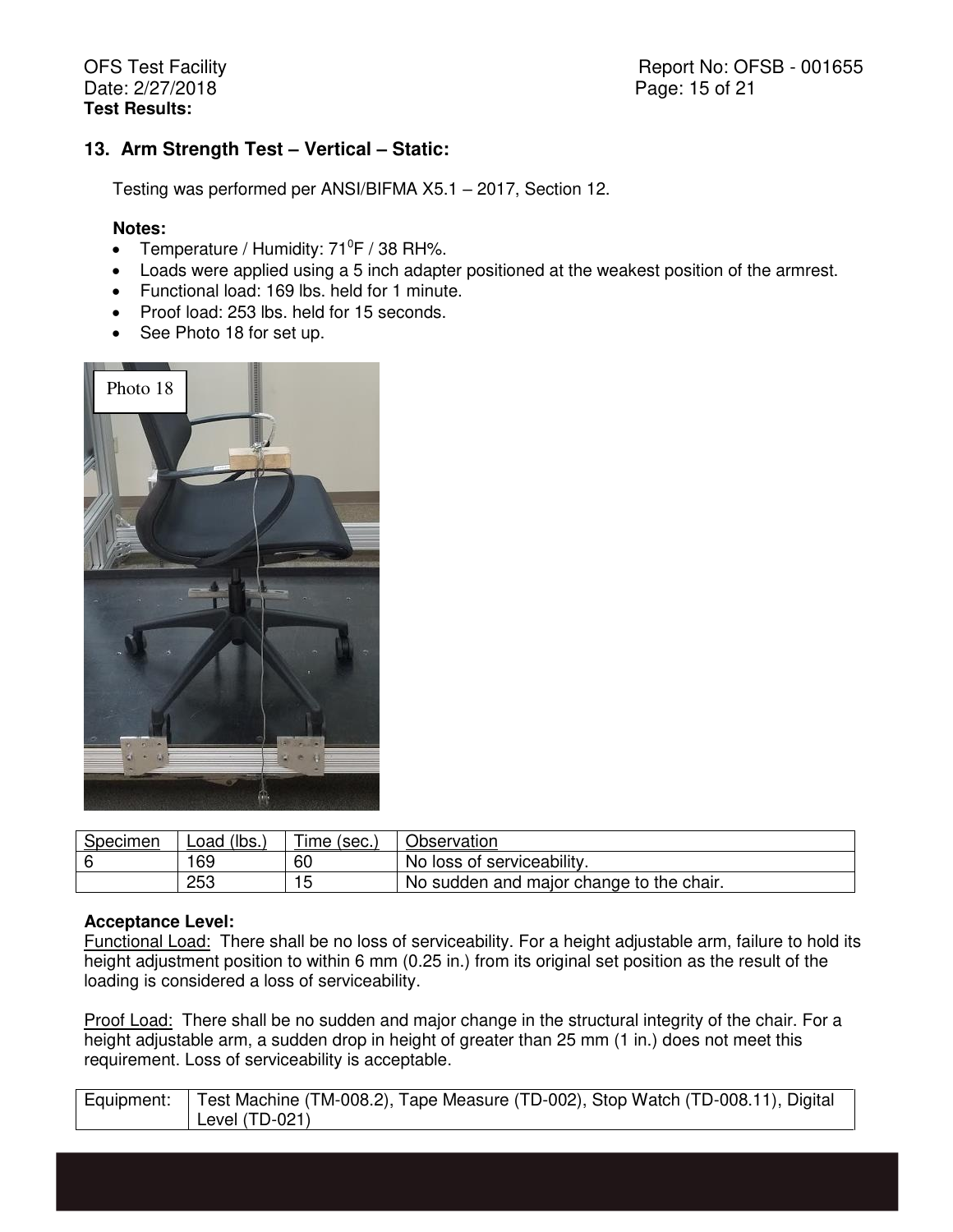Report No: OFSB - 001655 Page: 16 of 21

## **14. Arm Strength Test – Horizontal – Static:**

Testing was performed per ANSI/BIFMA X5.1 – 2017, Section 13.

#### **Notes:**

- Temperature / Humidity:  $71^{\circ}F$  / 38 RH%.
- Loads were applied at the weakest position of the armrest.
- Functional load: 100 lbs. held for 1 minute.
- Proof load: 150 lbs. held for 15 seconds.
- See Photo 19 for set up.



| <b>Specimen</b> | $\dot{}$ (lbs.,<br>Load | <i>ime</i><br>` (sec., | Observation                              |
|-----------------|-------------------------|------------------------|------------------------------------------|
|                 | 00                      | 60                     | No loss of serviceability.               |
|                 | 50                      | ں ،                    | No sudden and major change to the chair. |

#### **Acceptance Level:**

Functional Load: A functional load applied once shall cause no loss of serviceability.

Proof Load: A proof load applied once shall cause no sudden and major change in the structural integrity of the unit. Loss of serviceability is acceptable.

| Equipment:   Test Machine (TM-008.2), Tape Measure (TD-002), Stop Watch (TD-008.11), Digital |
|----------------------------------------------------------------------------------------------|
| Level (TD-021)                                                                               |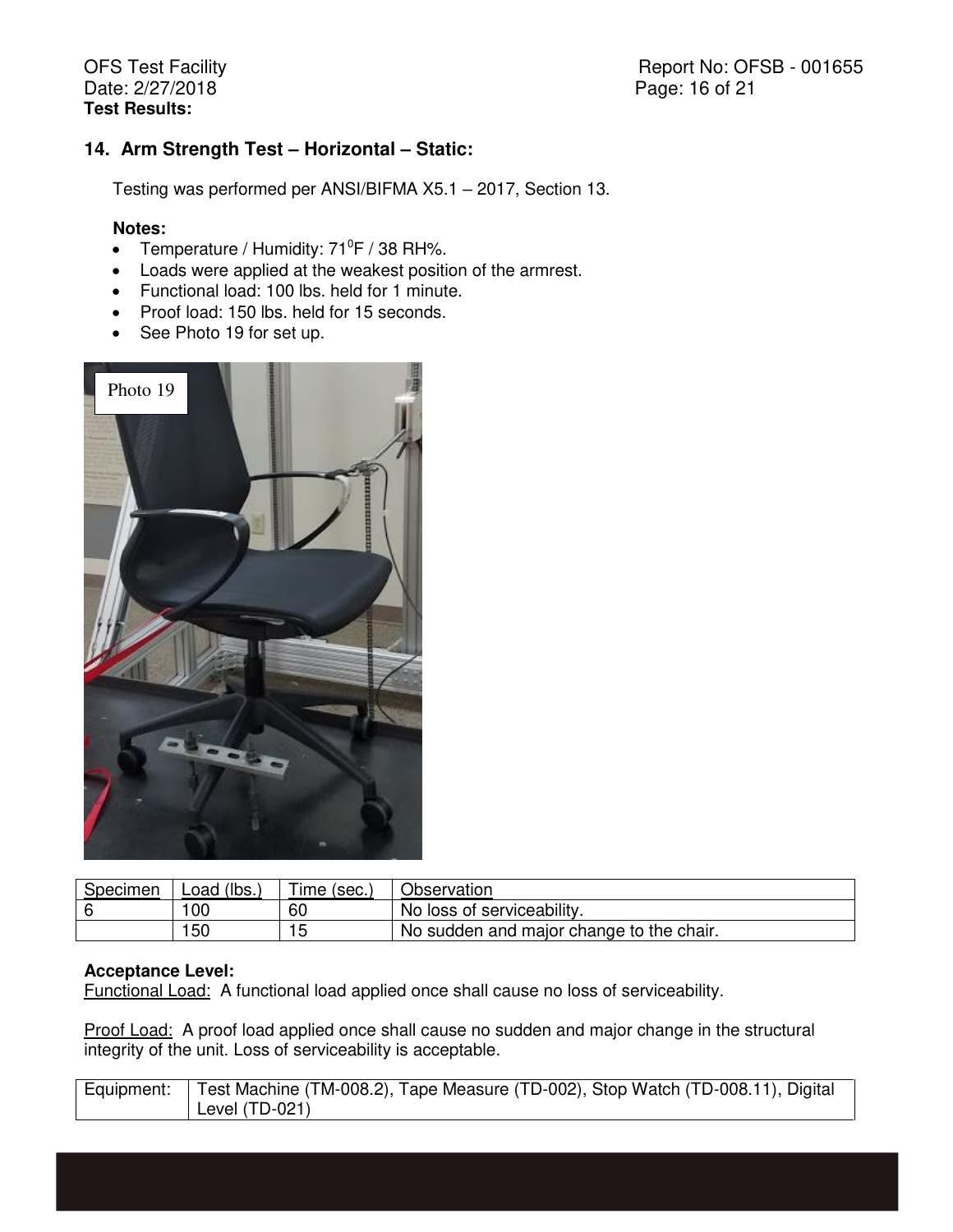Report No: OFSB - 001655 Page: 17 of 21

## **15. Backrest Durability Test – Cyclic – Type I:**

Testing was performed per ANSI/BIFMA X5.1 – 2017, Section 14.

#### **Notes:**

- Temperature / Humidity:  $70 71^{\circ}F$  / 38 52 RH%.
- Tilt tension: Midpoint.
- Chair height: Midpoint.
- Tilt lock: disengaged.
- A 100 lb. force was applied at the specified location of the backrest at a 90 degree angle to the backrest, 16 inches above the seat. A 240 lb. load was placed in the seat.
- 80,000 cycles at the center of the back, 20,000 cycles 4" left of center, and 20,000 cycles 4" right of center.
- $\bullet$  Test rate: 22 25 cpm.
- See Photos 20 & 21 for set up.



| Specimen | Segment  | Cycles  | Observation                                         |
|----------|----------|---------|-----------------------------------------------------|
|          | Center   |         | Test began at the center on the backrest.           |
|          |          | 80,000  | No loss of serviceability.                          |
|          | 4" left  | 80,000  | Test continued offset to the left on the backrest.  |
|          |          | 100,000 | No loss of serviceability.                          |
|          | 4" right | 100,000 | Test continued offset to the right on the backrest. |
|          |          | 120,000 | No loss of serviceability.                          |

**Acceptance Level:** There shall be no loss of serviceability.

| Equipment:   Test Machine (TM-008.4), Tape Measure (TD-002), CMD (TD-006), Stop Watch (TD- |
|--------------------------------------------------------------------------------------------|
| 008.11), Digital Level (TD-021), Weight Bags (WB05, WB10, WB25, WB50)                      |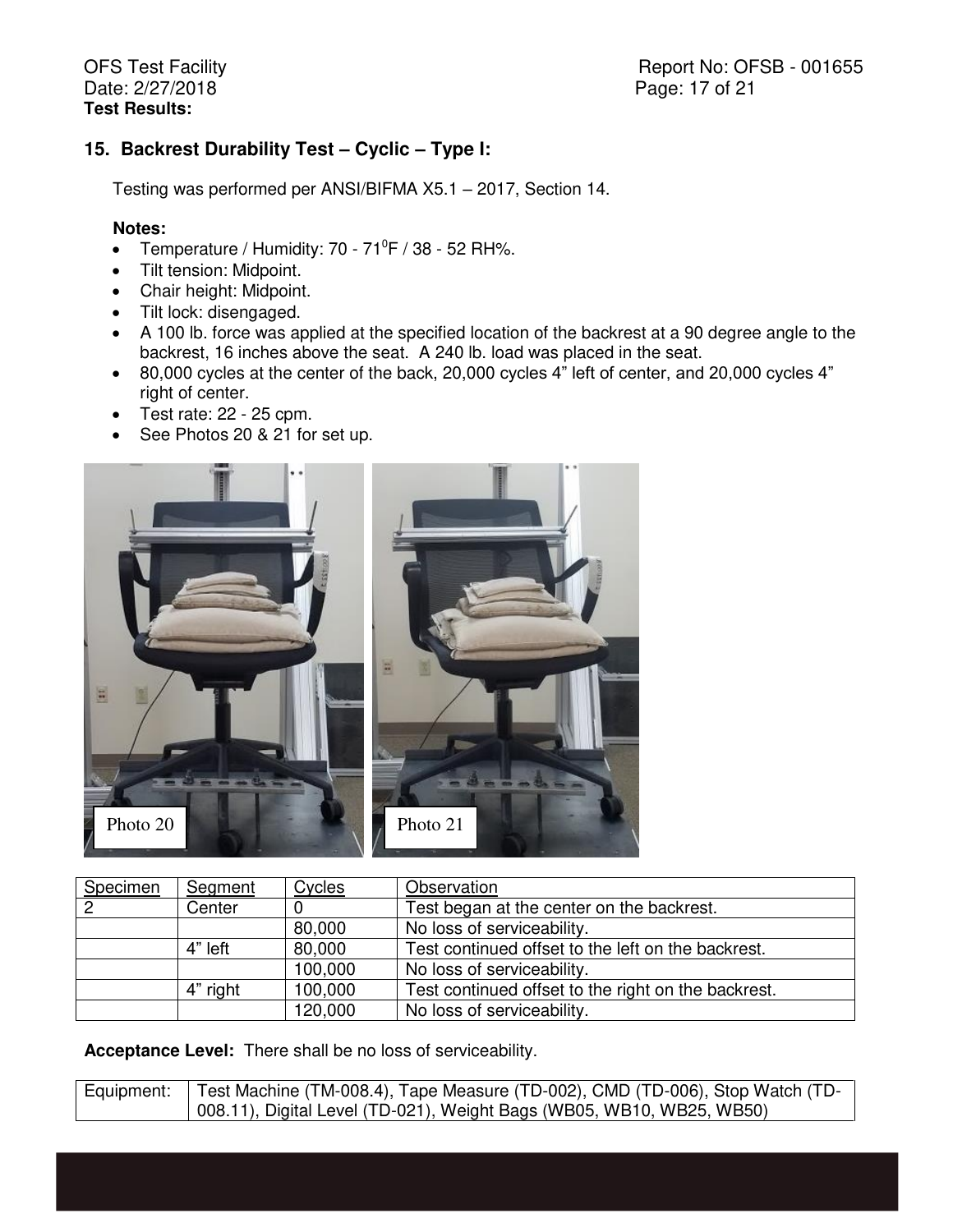# 16. Caster/Chair Base Durability Test - Cyclic:

Testing was performed per ANSI/BIFMA X5.1 – 2017, Section 16.

### **Notes:**

- Temperature / Humidity:  $69 71^{\circ}F$  /  $38 52$  RH%.
- The casters are required to carry the weight of the chair plus 270 lbs.
- The specimen was cycled over three 0.125" obstacles for 2,000 cycles. The obstacles were then removed and the chair was cycled over a smooth surface for the duration of the test. After the cycles were complete, each caster was subjected to a 5 lb. caster retention test.
- Test rate: 8 9 cpm.
- See Photos 22 & 23 for set up.



| Specimen | Segment               | Cycles  | Observation                                     |
|----------|-----------------------|---------|-------------------------------------------------|
| -3       | <b>Obstacles</b>      |         | Test began over obstacles.                      |
|          |                       | 2,000   | No changes.                                     |
|          | <b>Smooth Surface</b> | 2,000   | Test continued over smooth surface.             |
|          |                       | 100,000 | No loss of serviceability.                      |
|          | Pull Force            | N/A     | Each caster exceeded the 5 lb. caster retention |
|          |                       |         | requirement.                                    |

**Acceptance Level:** There shall be no loss of serviceability. No part of the caster shall separate from the chair as a result of the application of the 22 N (5 lbf.) force.

| Equipment: | Test Machine (TM-007), Tape Measure (TD-002), Stop Watch (TD-008.13), Force   |
|------------|-------------------------------------------------------------------------------|
|            | Gauge (TD-011), Weight Scale (TD-020), Obstacles (TD-028), Weight Bags (WB01, |
|            | WB05, WB10, WB25, WB50)                                                       |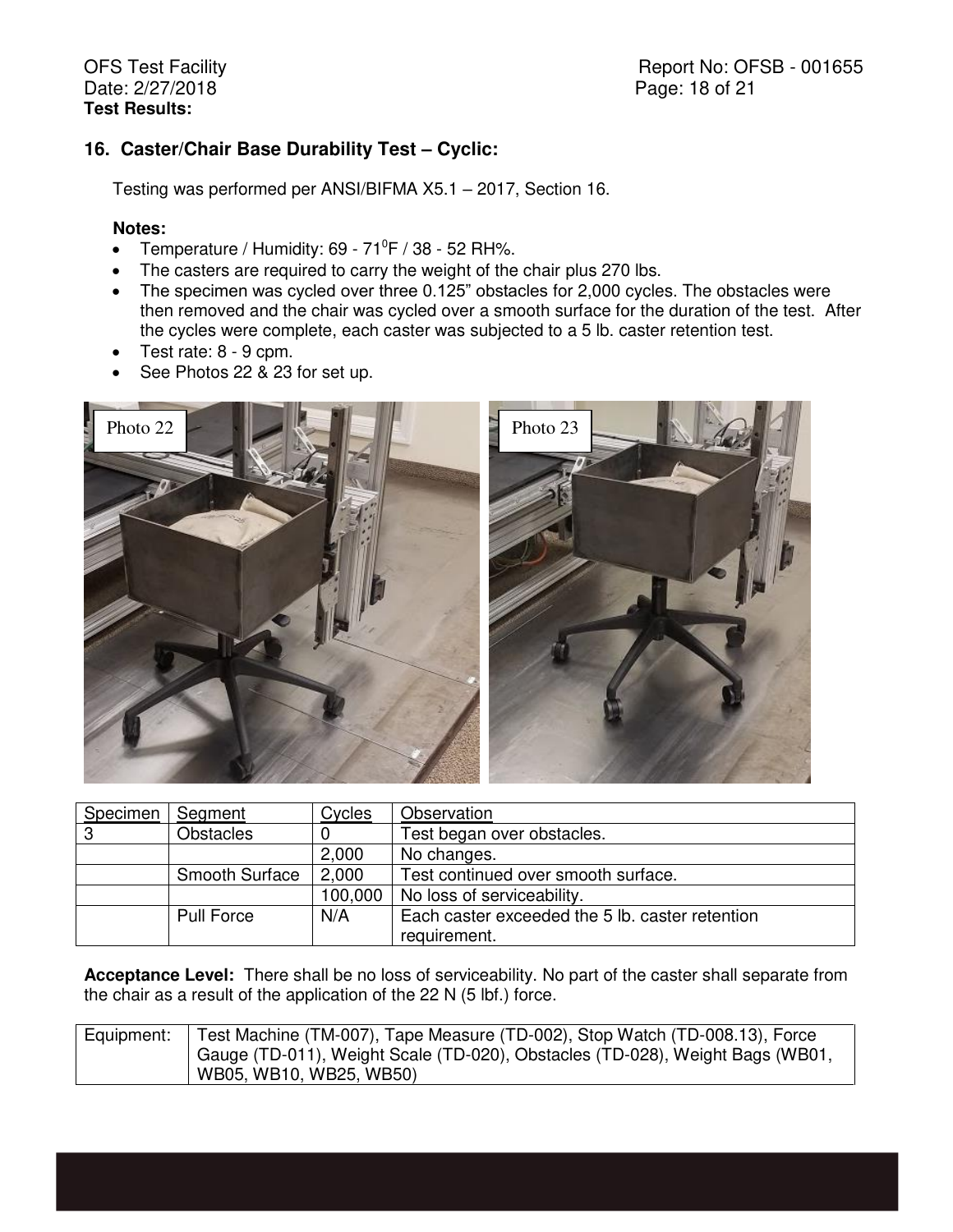Report No: OFSB - 001655 Page: 19 of 21

# **17. Arm Durability Test – Cyclic:**

Testing was performed per ANSI/BIFMA X5.1 – 2017, Section 20.

### **Notes:**

- Temperature / Humidity:  $71^{\circ}F$  / 46 52 RH%.
- A force of 90 lbs. was applied to each arm simultaneously at an initial 10<sup>0</sup> to the arm through a 4 inch loading device.
- $\bullet$  Test rate: 22 24 cpm.
- See Photo 24 for set up.



| Specimen | (lbs.<br>Force | Cvcles | Observation                |
|----------|----------------|--------|----------------------------|
|          | 90             |        | est began.                 |
|          | 90             | 60,000 | No loss of serviceability. |

**Acceptance Level:** There shall be no loss of serviceability to the chair.

| Equipment: Test Machine (TM-003), Tape Measure (TD-002), Stop Watch (TD-008.13), Digital |
|------------------------------------------------------------------------------------------|
| Level $(TD-021)$                                                                         |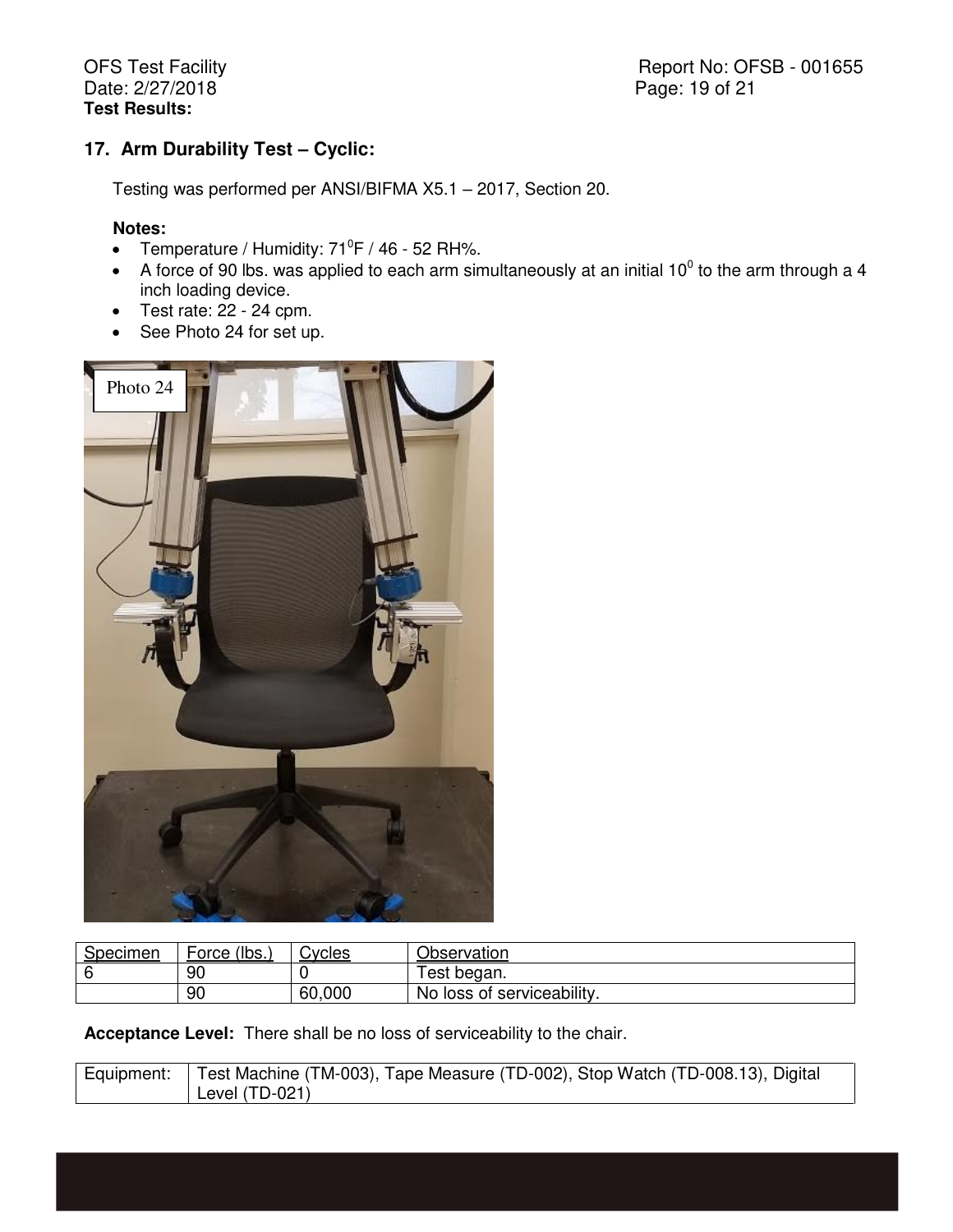Report No: OFSB - 001655 Page: 20 of 21

## **18. Base Test - Static:**

Testing was performed per ANSI/BIFMA X5.1 – 2011, Section 7.

#### **Notes:**

- Temperature / Humidity:  $70^{\circ}$ F / 40 RH%.
- Casters were removed from stems; each stems was then inserted into the base.
- 2,500 lbs of force was applied for 1 minute, then released.
- 2,500 lbs of force was applied a second time for an additional minute, then released.
- See Photo 25 for set up.



| <b>Specimen</b> | Load (lbs.) | $Time$ (sec., | Observation                                         |
|-----------------|-------------|---------------|-----------------------------------------------------|
|                 | 2,500       | 60            | No sudden and major change in structural integrity. |
|                 | 2,500       | 60            | No sudden and major change in structural integrity. |

**Requirement:** There shall be no sudden and major change in the structural integrity of the base. The center column may not touch the test platform during the load applications.

| Test Machine (TM-005), Stop Watch (TD-008.10)<br>Equipment: |
|-------------------------------------------------------------|
|-------------------------------------------------------------|